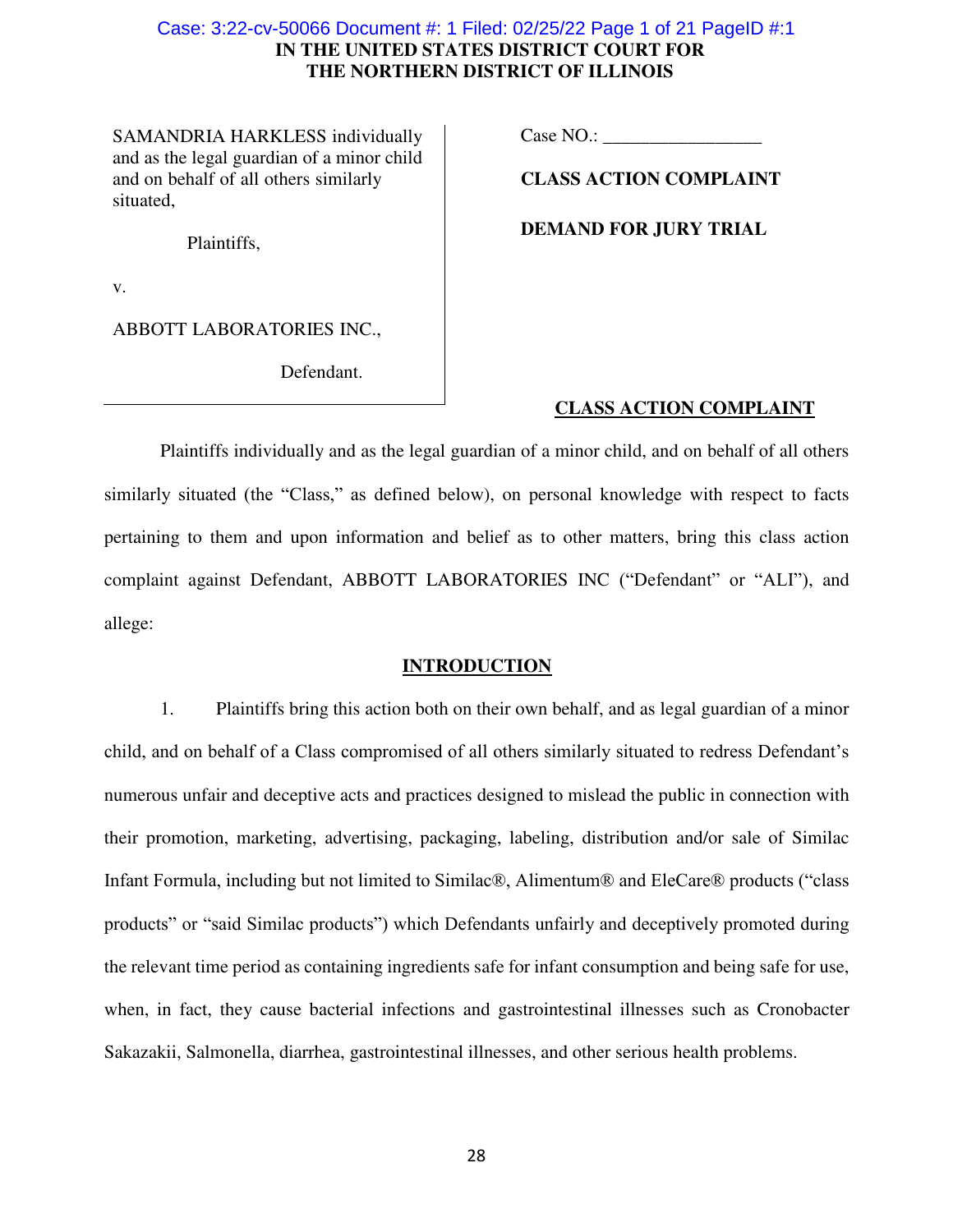

2. Similac, owned and made by ABBOTT LABORATORIES INC., tells consumers that "[t]he Promise of Similac... [is] to help keep your baby fed, happy, and healthy"<sup>1</sup> and that Similac brand is "Nutrition you can trust."<sup>2</sup> But recent testing at one of Abbott Nutrition's manufacturing facilities tells a different story – one of broken promises, mistrust and concealment. After receiving consumer complaints of *Cronobacter sakazakii* and *Salmonella* infections, the FDA's investigation along with the U.S. Centers for Disease Control and Prevention, and state and local partners, confirmed that Abbott Nutrition's Sturgis, Michigan facility had findings to date of "several positive *Cronobacter sakazakii* results from environmental samples taken by the FDA and adverse inspectional observations by the FDA investigators."<sup>3</sup>

3. Moreover, Politico reported that the FDA first received a report of a foodborne illness suspected to be linked to infant formula in September – four months before issuing the recall of three major brands – after four babies were hospitalized and one died.<sup>4</sup> The Minnesota Department of Health investigated a case of an infant who was sickened by *Cronobacter sakazakii* in September 2021, the state agency told Politico.<sup>5</sup> State health officials in Minnesota knew that the infant had

ׇ֧֬

<sup>1</sup> *Similac Home,* Abbott, 2022, https://www.similac.com/home.html (last visited Feb. 22, 2022).

<sup>2</sup> *The Promise of Similac,* Abbott, 2022 https://www.similac.com/why-similac/promise-of-similac.html (last visited Feb. 22, 2022).

<sup>&</sup>lt;sup>3</sup> *FDA News Release*, Feb. 17, 2022, https://www.fda.gov/news-events/press-announcements/fda-warns-consumers- not-usecertain-powdered-infant-formula-produced-abbott-nutritions-facility (last visited Feb. 20, 2022).

<sup>4</sup> FDA learned of suspected infant formula illness four months before recall, February 18, 2022,

https://www.politico.com/news/2022/02/18/fda-infant-formula-illness-four-months-before-recall-00010226 (last visited Feb. 22, 2022)

<sup>5</sup> *Id.*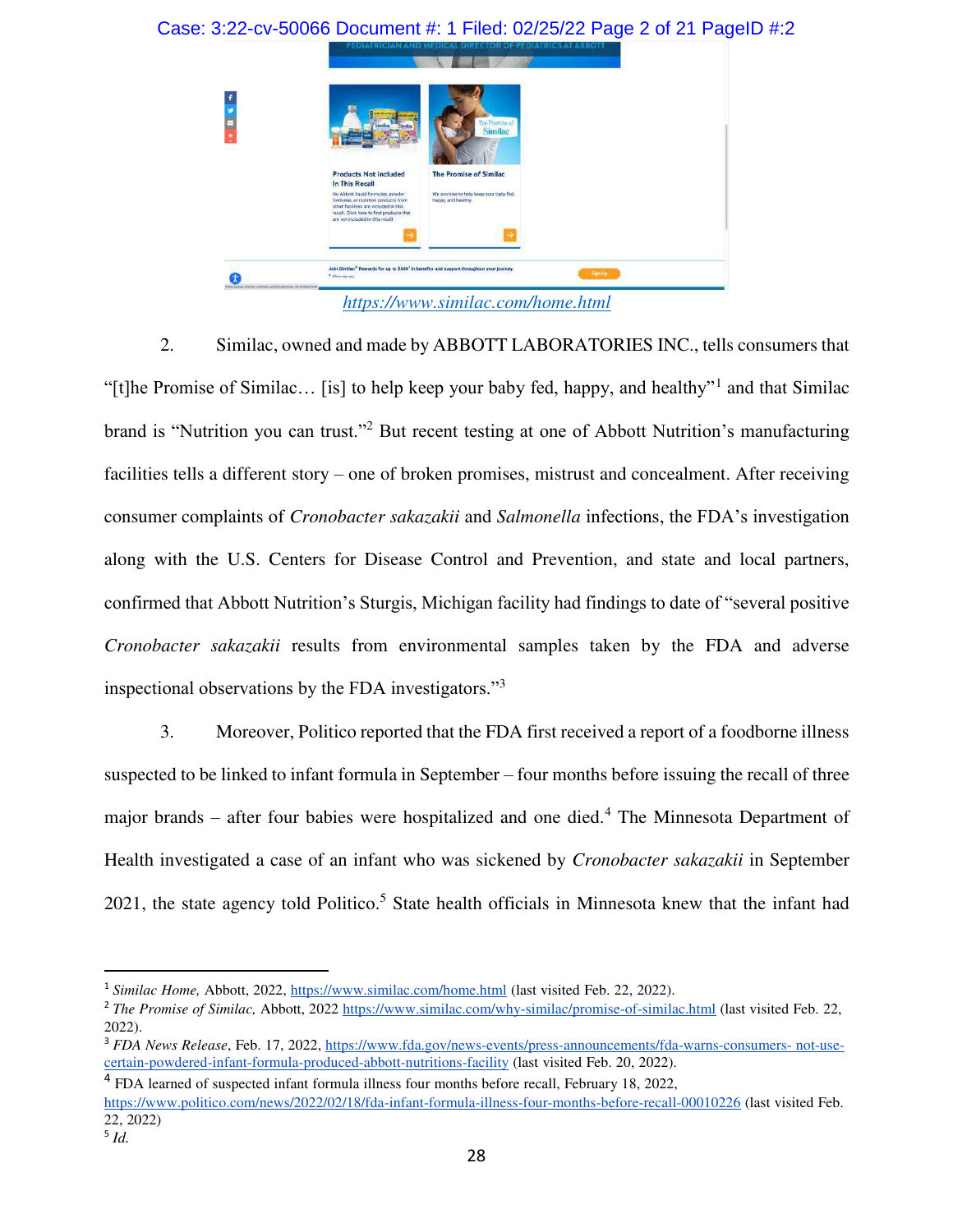consumed powdered formula produced at an Abbott Nutrition facility in Sturgis, Mich., and shared this information with the FDA and CDC in September of 2021.<sup>6</sup> Inspectors found Cronobacter sakazakii in several environmental samples taken at the plant, *as well as records suggesting the company had been finding the bacteria in the plant and had destroyed product because of the issue*. 7 Case: 3:22-cv-50066 Document #: 1 Filed: 02/25/22 Page 3 of 21 PageID #:3

## **JURISDICTION & VENUE**

4. Plaintiff is a citizen of Timmonsville, South Carolina.

5. Defendant, Abbott Laboratories Inc is a Delaware corporation with a principal place of business in Abbott Park, Lake County, and Illinois.

6. Defendant transacts business within this District through sale of infant formula within this District, at grocery stores, drug stores, big box stores, membership stores, and online, sold directly to the citizens of this District.

7. This Court has subject jurisdiction over this matter pursuant to 28 U.S.C. § 1332 of the Class Action Fairness Act of 2005 because: (1) there are 100 or more putative Class Member, (ii) the aggregate amount in controversy exceeds \$5,000,000.00, exclusive of interest and costs, and (iii) there is minimal diversity because Plaintiff and Defendant are citizens of different states. This Court has supplemental jurisdiction over Plaintiff's state law claims pursuant to 28 U.S.C. § 1367.

8. This Court has personal jurisdiction over Defendant because they have substantial aggregate contacts with this District, including engaging in conduct in this District that has a direct, substantial, reasonably foreseeable, and intended effect of causing injury to persons throughout the United States, and because they purposely availed themselves of the laws of the United States and Illinois, including in this District, and/or has caused its products to be disseminated in this District.

9. Venue in this district is proper in this Court pursuant to 28 U.S.C. §1391 because Defendant resides in this District, a substantial part of the conduct giving rise to Plaintiff's claims

 $\overline{a}$ 

<sup>6</sup> *Id*.

<sup>7</sup> *Id*.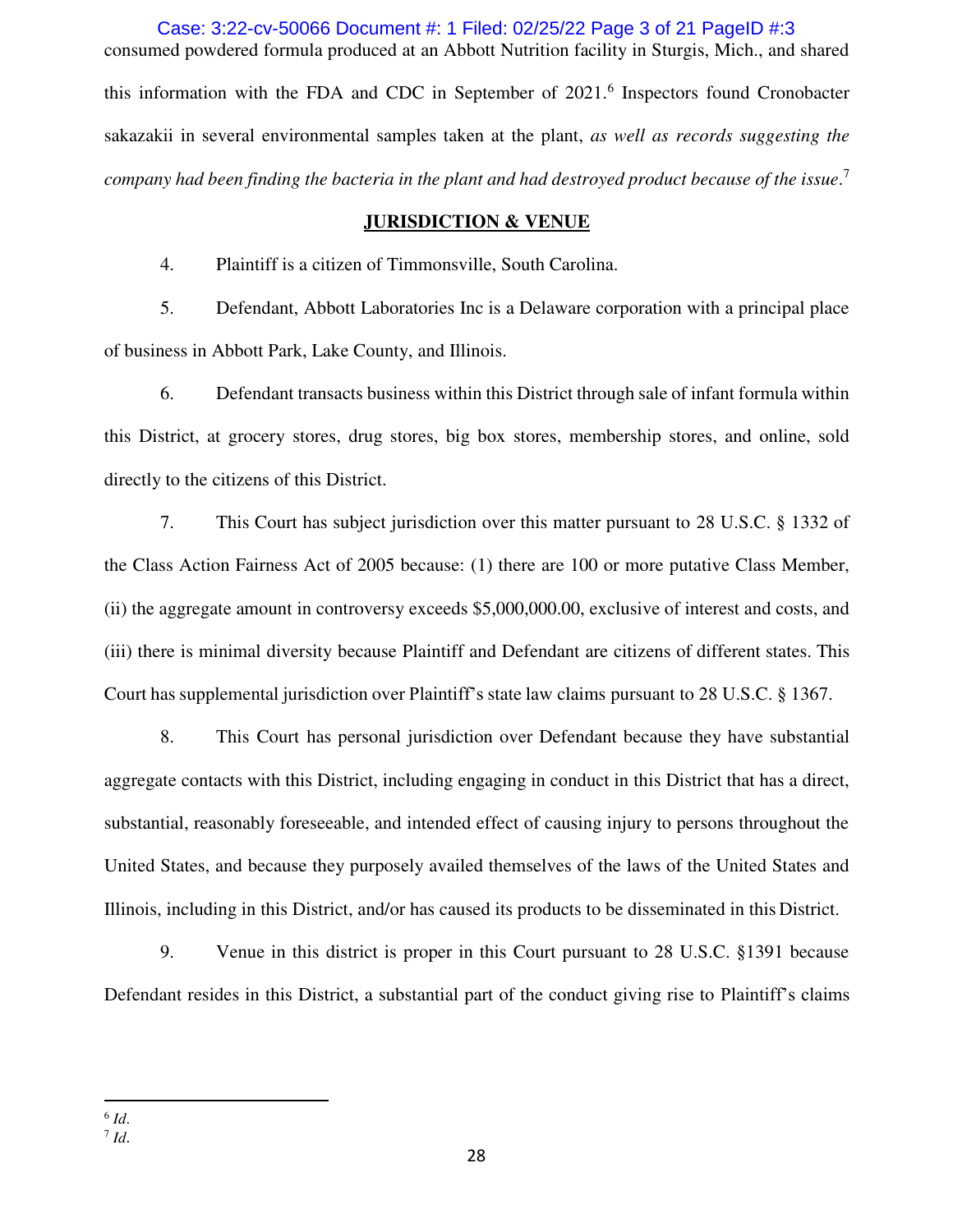occurred in this District, ALI transacts business in this District, and has intentionally availed itself of the laws and markets within this District. Case: 3:22-cv-50066 Document #: 1 Filed: 02/25/22 Page 4 of 21 PageID #:4

**FACTUAL ALLEGATIONS** 

10. Plaintiff repeats, reiterates, and realleges, each and every allegation contained in this complaint with the same force and effect as if fully set forth herein.

11. Abbott Laboratories Inc., ("Defendant") manufactures, labels, markets, and sells infant formula under the Similac, Alimentum, and Elecare brands.

12. On February 17, 2022, the U.S. Food and Drug Administration ("FDA") announced it was investigating consumer complaints of Cronobacter and Salmonella infections related to ingestion of Similac, Alimentum and EleCare.

13. Specifically, the FDA announced it was: "investigating consumer complaints of Cronobacter *sakazakii* and Salmonella Newport infections. All of the cases are reported to have consumed powdered infant formula produced from Abbott Nutrition's Sturgis, Michigan facility. As a result of the ongoing investigation, along with the U.S. Centers for Disease Control and Prevention and state and local partners, the FDA is alerting consumers to avoid purchasing or using certain powdered infant formula products produced at this facility. This is an ongoing investigation, and the firm is working with the FDA to initiate a voluntary recall of the potentially affected product."<sup>8</sup>

14. The FDA news release further advised consumers should "not use Similac, Alimentum, or EleCare powdered infant formulas if:

- the first two digits of the code are 22 through 37; and
- the code on the container contains K8, SH or Z2; and
- the expiration date is 4-1-2022 (APR 2022) or later.<sup>"9</sup>

ׇ֧֬

<sup>8</sup> News Release, Food & Drug Administration, FDA Warns Consumers Not to Use Certain Powdered Infant Formula Produced in Abbott Nutrition's Facility in Sturgis, Michigan (Feb. 17, 2022), https://www.fda.gov/news-events/pressannouncements/fda-warns-consumers-not-use- certain-powdered-infant-formula-produced-abbott-nutritions-facility. 9 *Id*.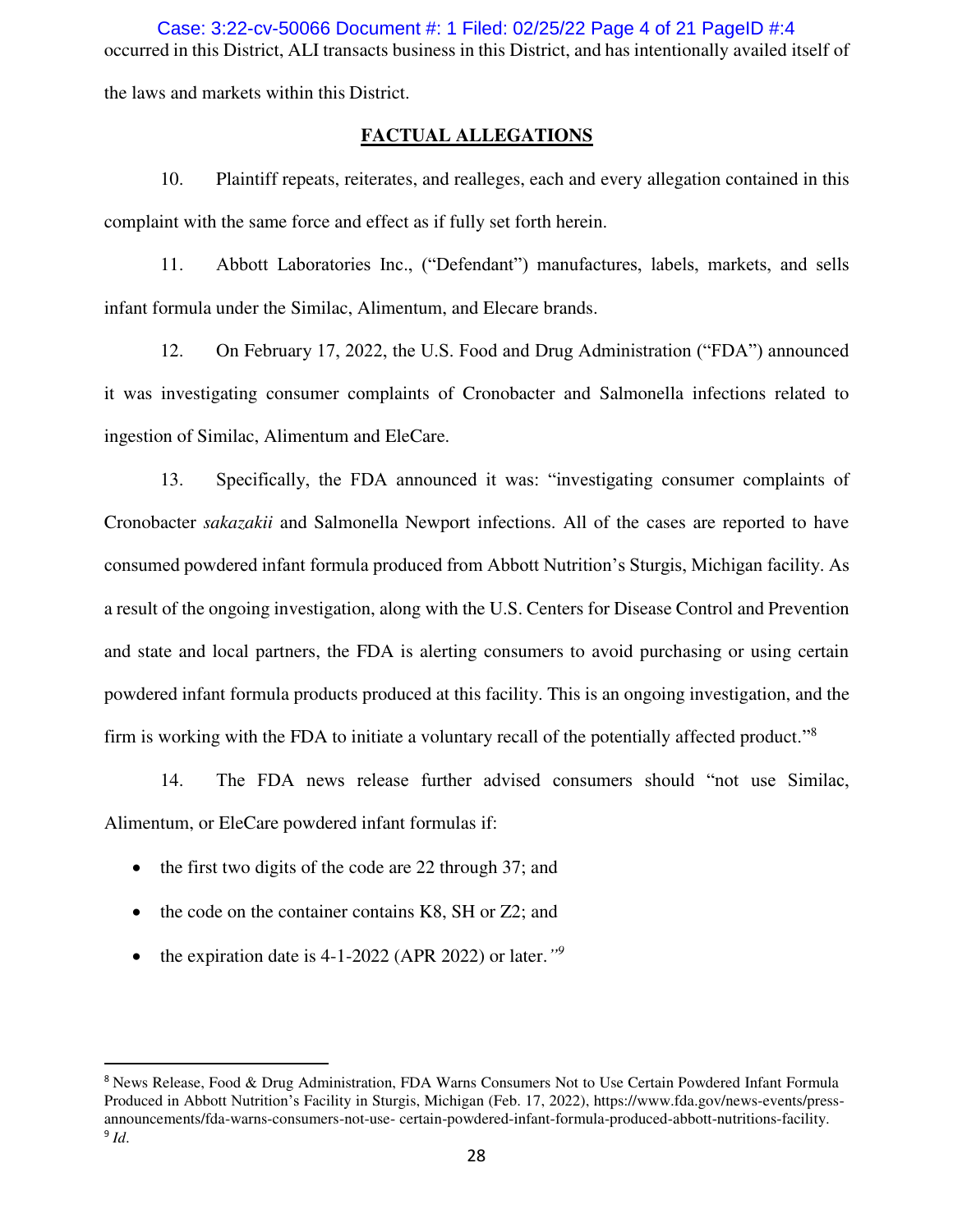# 15. The FDA news release also advised it was "investigating complaints of four infant Case: 3:22-cv-50066 Document #: 1 Filed: 02/25/22 Page 5 of 21 PageID #:5

illnesses from three states. All four cases related to these complaints were hospitalized and *Cronobacter* may have contributed to a death in one case. The FDA has initiated an onsite inspection at the facility. Findings to date include several positive *Cronobacter sakazakii* results from environmental samples taken by the FDA and adverse inspectional observations by the FDA investigators. A review of the firm's internal records also indicate environmental contamination with *Cronobacter sakazakii* and the firm's destruction of product due to the presence of *Cronobacter*."<sup>10</sup> *.*

16. The FDA Deputy Commissioner for Food Policy and Response, Frank Yiannas, expressed concern over the infant food contamination noting "As this is a product used as the sole source of nutrition for many of our nation's newborns and infants, the FDA is deeply concerned about these reports of bacterial infections."<sup>11</sup> *.*

17. Cronobacter bacteria can cause severe, life-threatening infections (sepsis) or meningitis (an inflammation of the membranes that protect the brain and spine). Symptoms of sepsis and meningitis may include poor feeding, irritability, temperature changes, jaundice (yellow skin and whites of the eyes), grunting breaths and abnormal movements. Cronobacter infection may also cause bowel damage and may spread through the blood to other parts of the body.<sup>12</sup> Further, according to the CDC, Cronobacter infections can result in the death of babies.<sup>13</sup>

18. Salmonella are a group of bacteria that can cause gastrointestinal illness and fever called salmonellosis. Most people with salmonellosis develop diarrhea, fever and abdominal cramps. More severe cases of salmonellosis may include a high fever, aches, headaches, lethargy, a rash, blood in the urine or stool, and in some cases, may become fatal. $<sup>14</sup>$ </sup>

19. On or about January, Plaintiff purchased Alimentum for her infant child.

ׇ֧֬

 $10$  *Id.* 

 $11$  *Id.* 

<sup>12</sup> *Id*.

<sup>13</sup> *CDC Cronobacter*, 2022, https://www.cdc.gov/cronobacter/index.html (last visited on February 22, 2022)

<sup>14</sup>*FDA News Release*, Feb. 17, 2022, https://www.fda.gov/news-events/press-announcements/fda-warns-consumer not-usecertain-powdered-infant-formula-produced-abbott-nutritions-facility (last visited Feb. 22, 2022).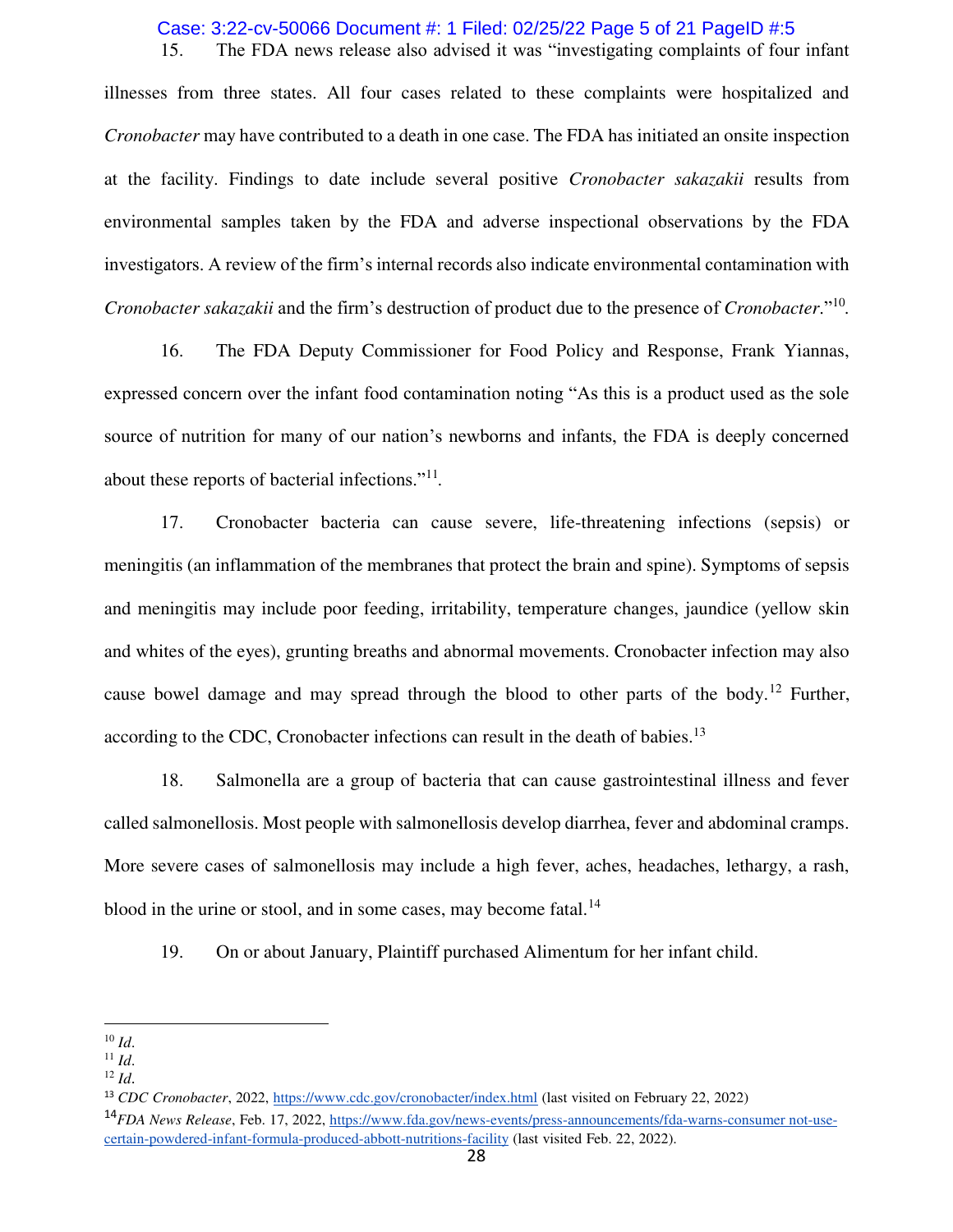20. At least one of the infant formula containers purchased had lot numbers matching the Case: 3:22-cv-50066 Document #: 1 Filed: 02/25/22 Page 6 of 21 PageID #:6

tainted lots identified by the FDA news advisory (27943Z26 with a use by date of April 1, 2024).

21. Plaintiff's minor child consumed the tainted infant formula.

22. On or about February of 2022, Plaintiff's minor child began developing symptoms of gastro intestinal distress including: overwhelming diarrhea for two weeks straight.

23. Plaintiff's minor childs illness was caused by the consumption of the tainted Alimentum.

24. To date, Plaintiff's minor child continues to suffer gastrointestinal and bowel problems as well as other pains and injuries.

25. Plaintiff incurred and will continue to incur medical expenses, has suffered and will continue to suffer pain, loss of enjoyment of life, emotional distress, and medical problems in the future as a direct and proximate result of her ingestion of the contaminated infant formula.

## **CLASS ACTION ALLEGATIONS**

26. Plaintiffs on behalf of themselves and all Class members, seek damages, multiplied as provided by law against Abbott Laboratories Inc.

27. Plaintiffs brings this action on behalf of themselves and under Fed. R. Civ. P. 23(a) and  $(b)(1)(A)$  and  $(b)(3)$ , as representative of a class of persons who are asserting claims for personal injuries against Abbott Laboratories Inc., caused by the consumption of tainted Similac, Alimentum, and/or EleCare infant formula.

- 28. Excluded from the class are:
	- a. Defendants and their officers, directors, management, employees, subsidiaries, or affiliates;
	- b. All federal governmental entities;
	- c. All states (and sub-units of government and their entities) that, by law, preclude their participation as plaintiffs in private class action litigation;
	- d. The judges in this case and any members of their immediate families.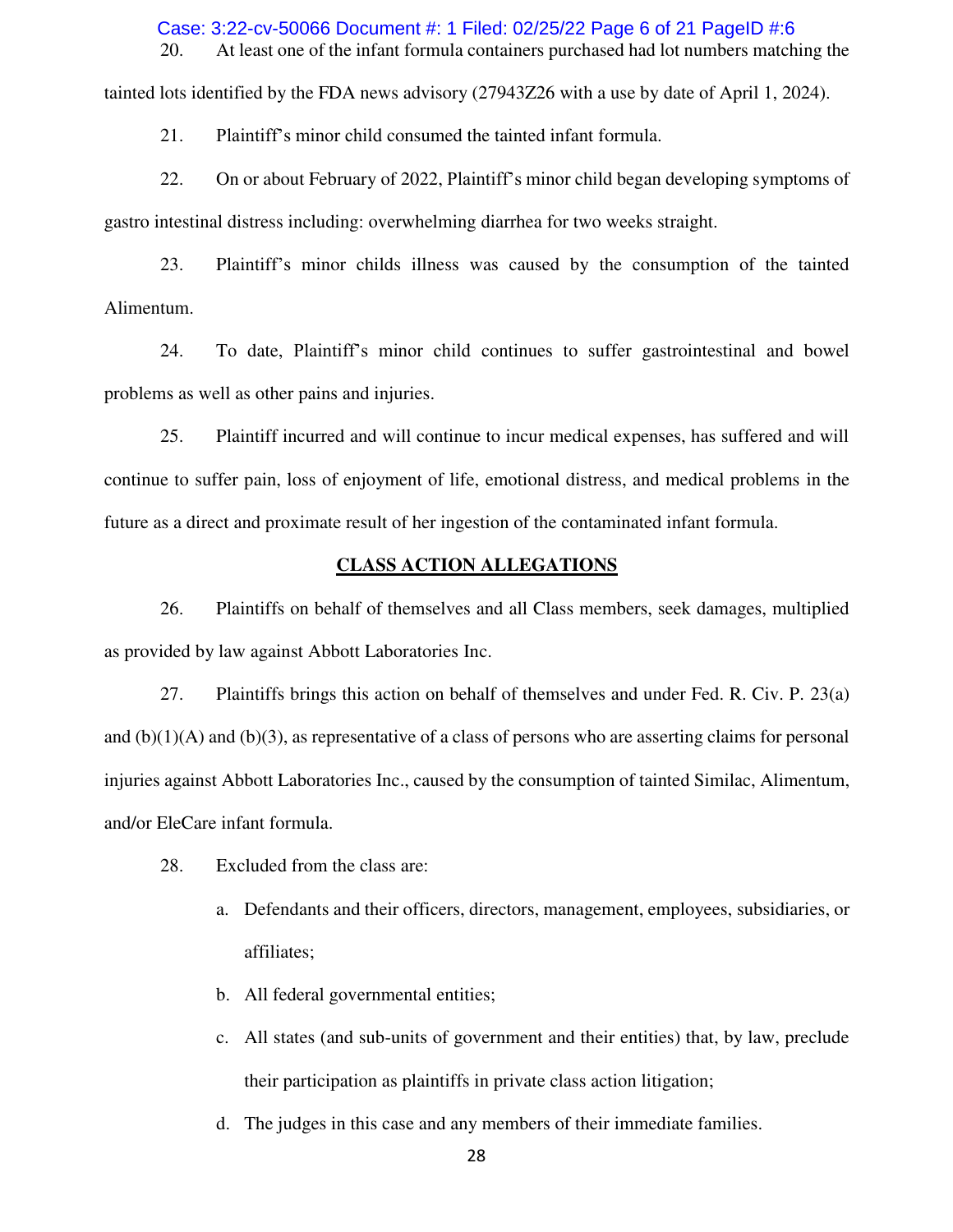Case: 3:22-cv-50066 Document #: 1 Filed: 02/25/22 Page 7 of 21 PageID #:7

29. Common questions of law or fact predominate and include:

- e. Whether Defendant negligently failed to exercise reasonable cae in the formulation, design, manufacturing, promotion, marketing, advertising, packaging, labeling, distribution and/or sale of Similac products;
- f. Whether Defendant sold the tainted infant formula, that was unreasonably dangerous to consumers such as Plaintiff and members of the Class.
- g. Whether Defendant failed to adequately warn the Plaintiffs and the Class of the health danger and/or hazard with respect to the tainted infant formula.
- h. Whether Defendant was Negligent for failure to warn the Plaintiffs and the Class through the FDA
- i. Whether the Plaintiffs and members of the class have suffered damages as a result of ingesting the tainted infant formula.
- j. Whether Defendant was Negligent for failure to test

30. Plaintiffs' claims and basis for relief are typical to other members because all were subjected to the same tainted product and injured by its consumption.

31. Plaintiffs will fairly and adequately protect and represent the interests of the Class. Plaintiff's interests are coincident with, and not antagonistic to, those of the Class.

32. No individual inquiry is necessary since the focus is only on Defendant's practices and the class is definable and ascertainable.

33. Plaintiff's counsel is competent and experienced in complex class action litigation and intends to protect class members' interests adequately and fairly.

34. Class action treatment is a superior method for the fair and efficient adjudication of the controversy. Such treatment will permit a large number of similarly situated persons to prosecute their common claims in a single forum simultaneously, efficiently, and without the unnecessary duplication of evidence, effort, or expense that numerous individual actions would engender. The benefits of proceeding through the class mechanism, including providing injured persons or entities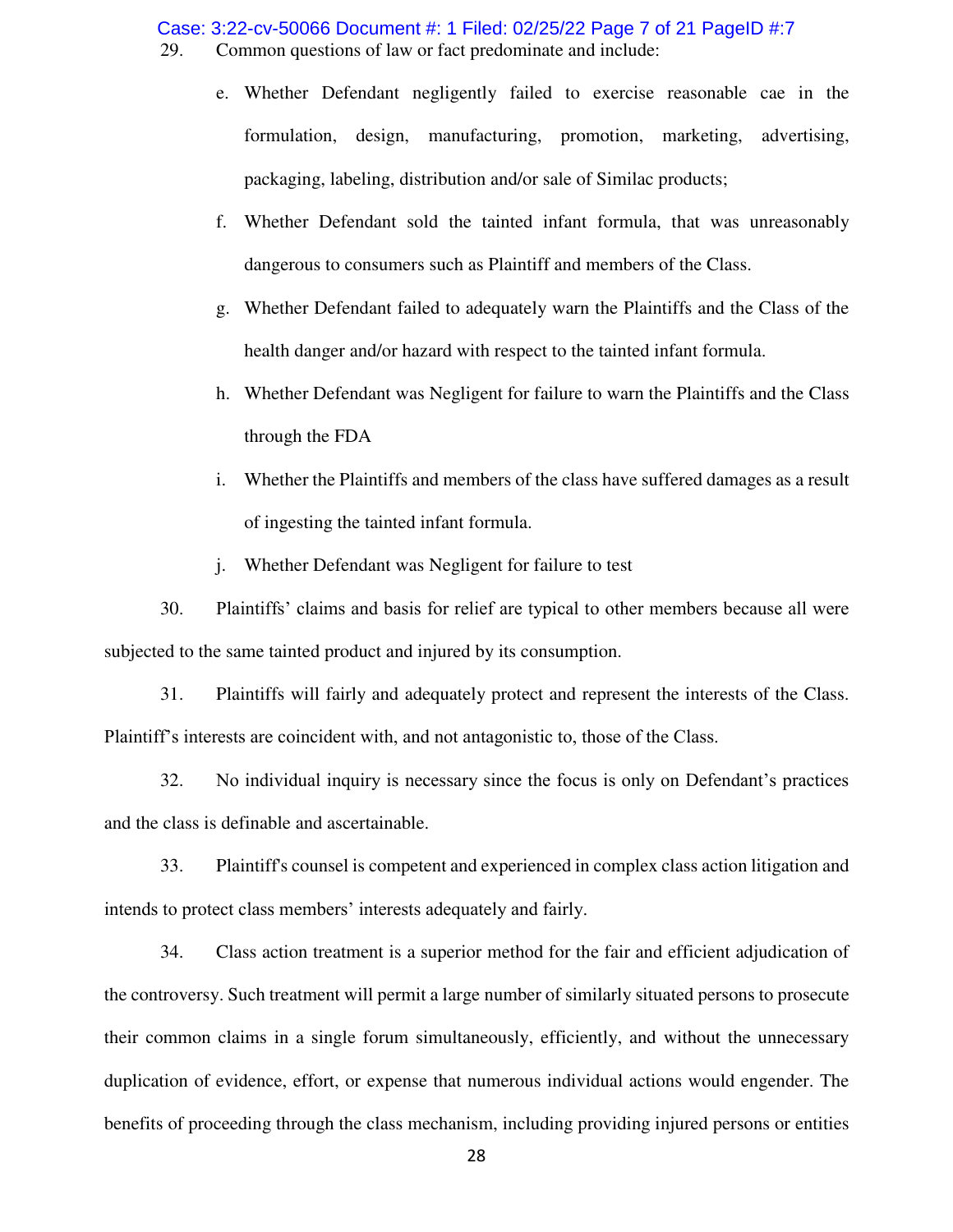a method for obtaining redress on claims that could not practicably be pursued individually, substantially outweigh potential difficulties in management of this class action. Case: 3:22-cv-50066 Document #: 1 Filed: 02/25/22 Page 8 of 21 PageID #:8

35. Plaintiffs know of no special difficulty to be encountered in the maintenance of this action that would preclude litigating it as a class action.

# **CAUSES OF ACTION**

# **COUNT I**

# **Breach of Express Warranty**

36. Plaintiff repeats and re-alleges the allegations above as if set forth herein.

37. Plaintiff, and each member of the Class, formed a contract with Defendant at the time Plaintiff and each member of the Class purchased the Defendants Products.

38. The terms of the contract include the promises and affirmations of fact made by Defendant on the Products' packaging and through marketing and advertising, as described above.

39. This labeling, marketing, and advertising constitute express warranties and became part of the basis of the bargain and are part of the standardized contract between Plaintiff and the members of the Class and Defendant.

40. As set forth above, Defendant purports through its advertising, labeling, marketing, and packaging, to create an express warranty that the Product is safe for its intended use.

41. Plaintiff and the members of the Class performed all conditions precedent to Defendant's liability under this contract when they purchased the Products.

42. Defendant breached express warranties about the Products and their qualities because Defendant's Product contained chemicals unsafe for consumption by babies at the time of purchase and the Products do not conform to Defendant's affirmations and promises described above.

43. Plaintiff and each of the members of the Class would not have purchased the Products had they known the true nature of the harmful chemicals in the Product.

44. As a result of Defendant's breach of warranty, Plaintiff and Class Members suffered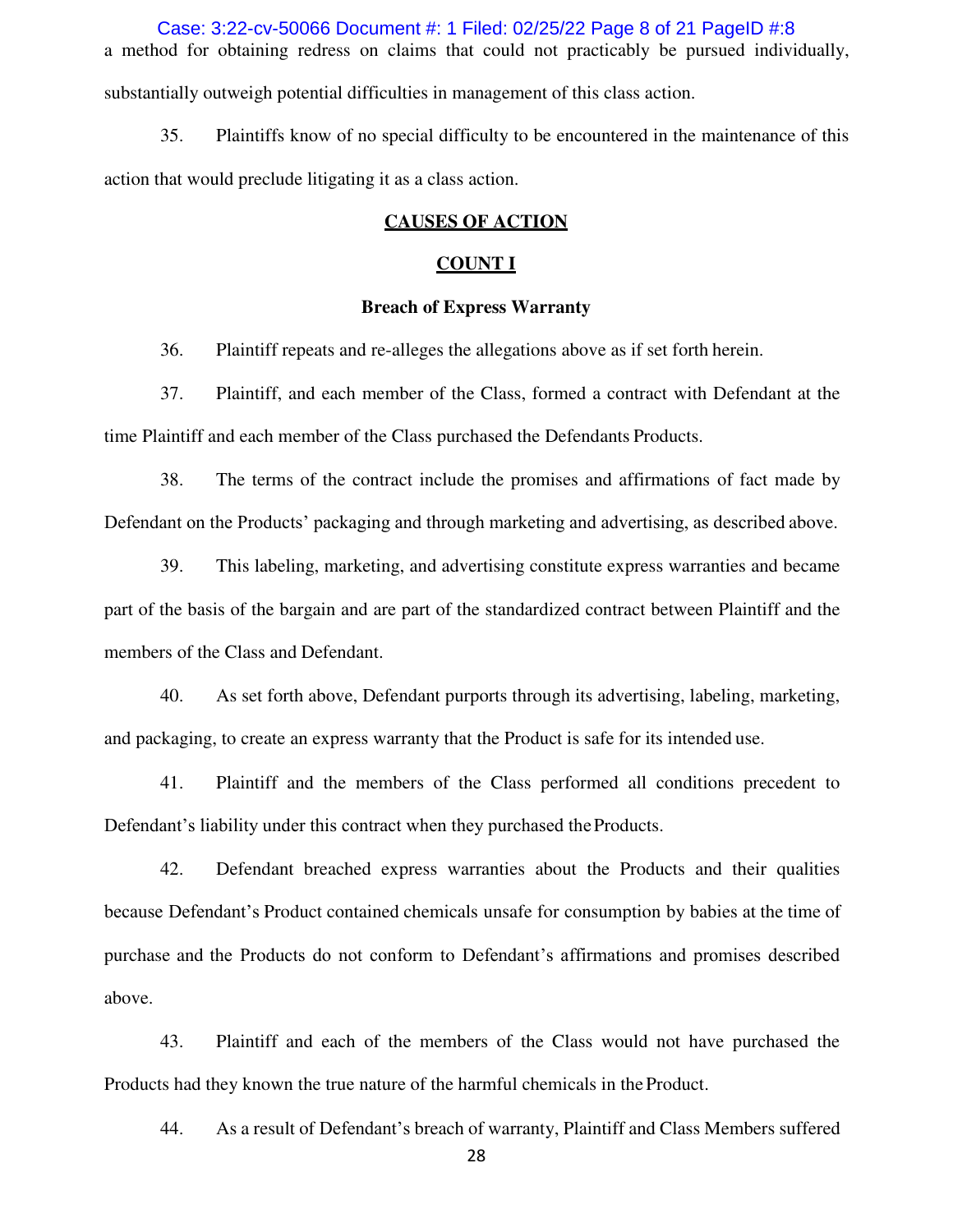and continue to suffer financial damage and injury, and are entitled to all damages, in addition to costs, interest and fees, including attorneys' fees, as allowed by law. Case: 3:22-cv-50066 Document #: 1 Filed: 02/25/22 Page 9 of 21 PageID #:9

#### **COUNT II**

# **Breach of Implied Warranty**

45. Plaintiff repeats and re-alleges the allegations above as if set forth herein.

46. ALI is a merchant and was at all relevant times involved in the manufacturing, distributing, warranting, and/or selling of the Products.

47. The Products are "goods" under the relevant laws, and ALI knew or had reason to know of the specific use for which the Products, as goods, were purchased.

48. ALI entered into agreements with retailers to sell its Products to be used by Plaintiff and Class Members for personal use.

49. The implied warranty of merchantability included with the sale of each Product means that ALI guaranteed that the Products would be fit for the ordinary purposes for which baby foods are used and sold, and were not otherwise injurious to consumers. The implied warranty of merchantability is part of the basis for the benefit of the bargain between ALI, and Plaintiff and the Class Members.

50. ALI breached the implied warranty of merchantability because the Products are not fit for their ordinary purpose of being consumed by babies because the Products result in *Cronobacter sakazakii* and *Salmonella* infections. Therefore, the Products are not fit for their particular purpose of safely being consumed by babies.

51. ALI's warranty expressly applies to the purchaser of the Products, creating privity between ALI and Plaintiff and Class Members.

52. However, privity is not required because Plaintiff and Class Members are the intended beneficiaries of ALI's warranties and its sale through retailers. ALI's retailers were not intended to be the ultimate consumers of the Products and have no rights under the warranty agreements. ALI's warranties were designed for and intended to benefit the consumer only,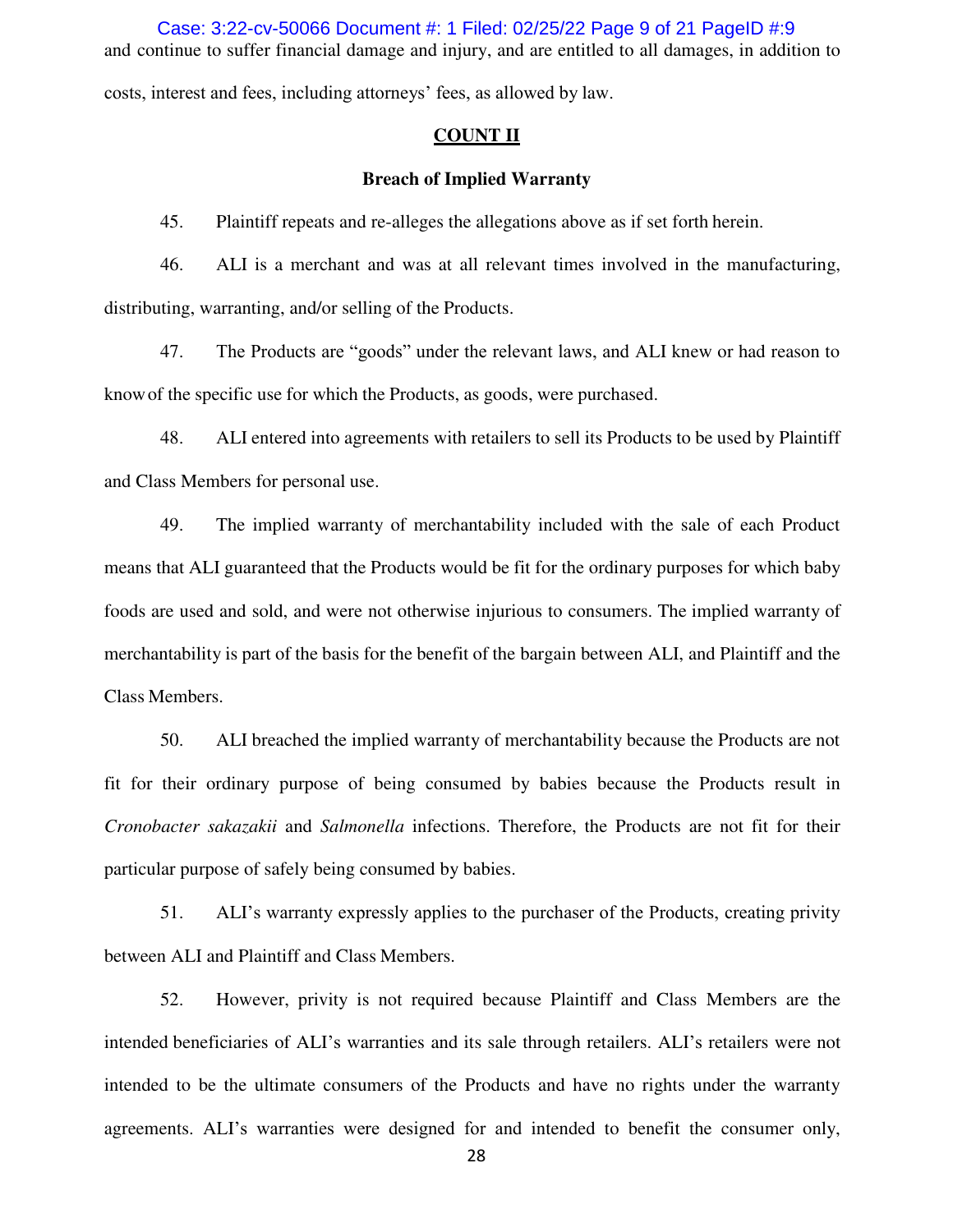including Plaintiff and Class Members. Case: 3:22-cv-50066 Document #: 1 Filed: 02/25/22 Page 10 of 21 PageID #:10

53. ALI has been provided sufficient notice of its breaches of implied warranties associated with the Products. ALI was put on constructive notice of its breach through its review of consumer complaints and other reports, including the FDA investigation discussed throughout this complaint, and upon information and belief through its own product testing.

54. Had Plaintiff, Class Members, and the consuming public known that the Products were unsafe for baby consumption, they would not have purchased the Products or would have paid less for them.

55. As a direct and proximate result of the foregoing, Plaintiff and Class Members suffered and continue to suffer financial damage and injury, and are entitled to all damages, in addition to costs, interest and fees, including attorneys' fees, as allowed by law.

## **COUNT III**

# **Fraudulent Concealment**

56. Plaintiff repeats and re-alleges the allegations above as if set forth herein.

57. Plaintiff brings this claim against Defendant, on behalf of herself and the other members of the Class.

58. Defendant had a duty to disclose material facts to Plaintiff and the Class given their relationship as contracting parties and intended users of the Products. Defendant also had a duty to disclose material facts to Plaintiff and the Class, namely that it was in fact manufacturing, distributing, and selling harmful products unfit for use by babies, because Defendant had superior knowledge such that the transactions without the disclosure were rendered inherently unfair.

59. Defendant possessed knowledge of these material facts at least four months before issuing their first recall. Further, *Cronobacter sakazakii* and *Salmonella* are not unavoidable in the manufacturing of baby foods.

60. During this time, Plaintiff, and members of the Class, were using the Products without knowing they posed serious threats to their babies.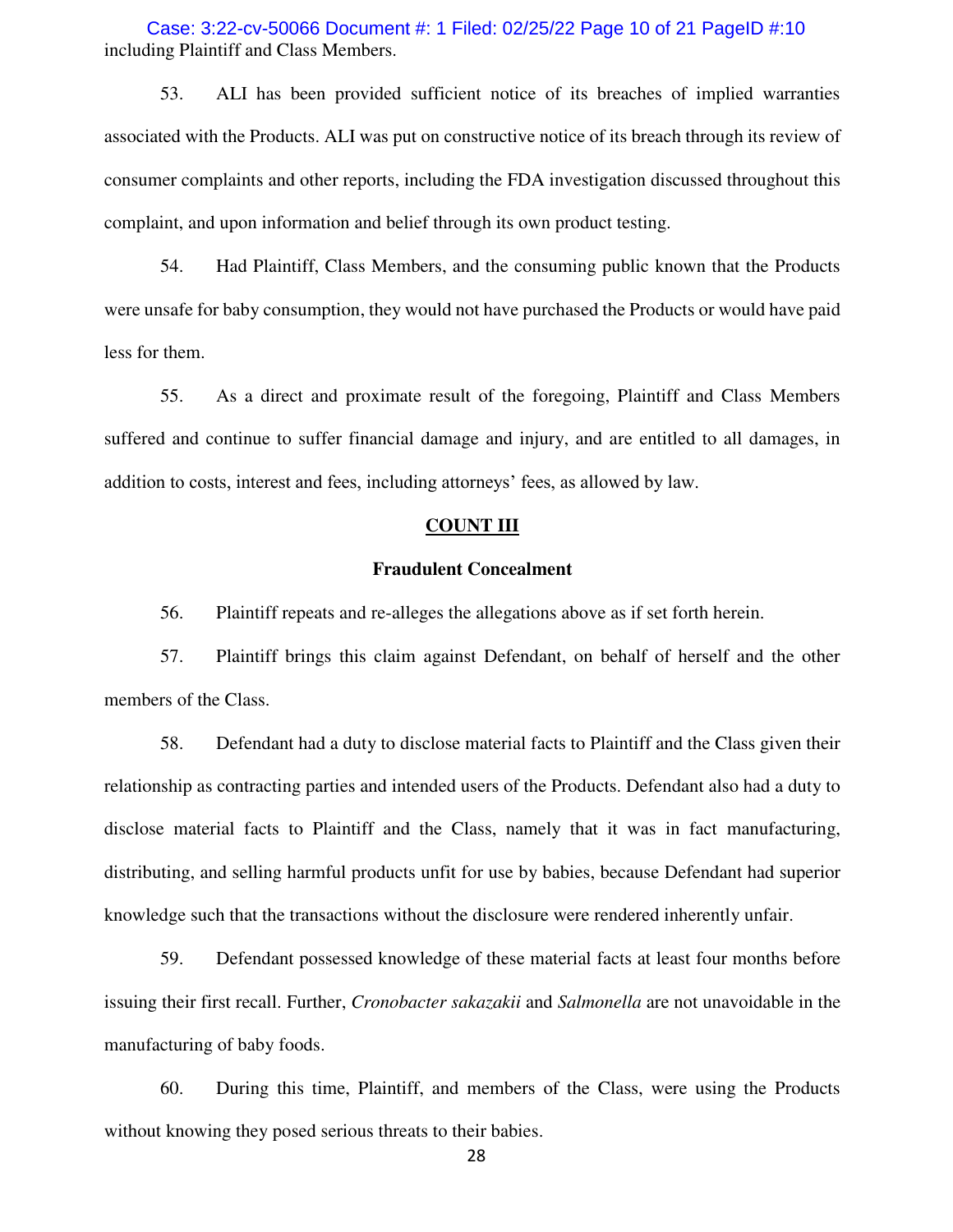61. Defendant failed to discharge its duty to disclose these materials facts. Case: 3:22-cv-50066 Document #: 1 Filed: 02/25/22 Page 11 of 21 PageID #:11

62. In so failing to disclose these material facts to Plaintiff and the Class, Defendant intended to hide from Plaintiff and the Class that they were purchasing and consuming the Products with harmful defects that was unfit for human use, and thus acted with scienter and/or an intent to defraud.

63. Plaintiff and the Class reasonably relied on Defendant's failure to disclose insofar as they would not have purchased the defective Products manufactured and sold by Defendant had they known they were not safe for consumption by babies.

64. As a direct and proximate cause of Defendant's fraudulent concealment, Plaintiff, and the Class, suffered damages in the amount of monies paid for the defective Products.

65. As a result of Defendant's willful and malicious conduct, punitive damages are warranted.

## **COUNT IV**

#### **Unjust Enrichment**

66. Plaintiff incorporates the allegations set forth in the preceding paragraphs as though set forth fully herein.

67. Plaintiff, and the other members of the Class, conferred benefits on Defendant in the form of monies paid to purchase Defendant's defective and worthless Products.

68. Defendant voluntarily accepted and retained this benefit.

69. Because this benefit was obtained unlawfully, namely by selling and accepting compensation for products unfit for human use, it would be unjust and inequitable for Defendant to retain the benefit without paying the value thereof.

70. Defendant received benefits in the form of revenues from purchases of the Products to the detriment of Plaintiff, and the other members of the Class, because Plaintiff, and members of the Class, purchased mislabeled products that were not what they bargained for and were not safe and effective, as claimed.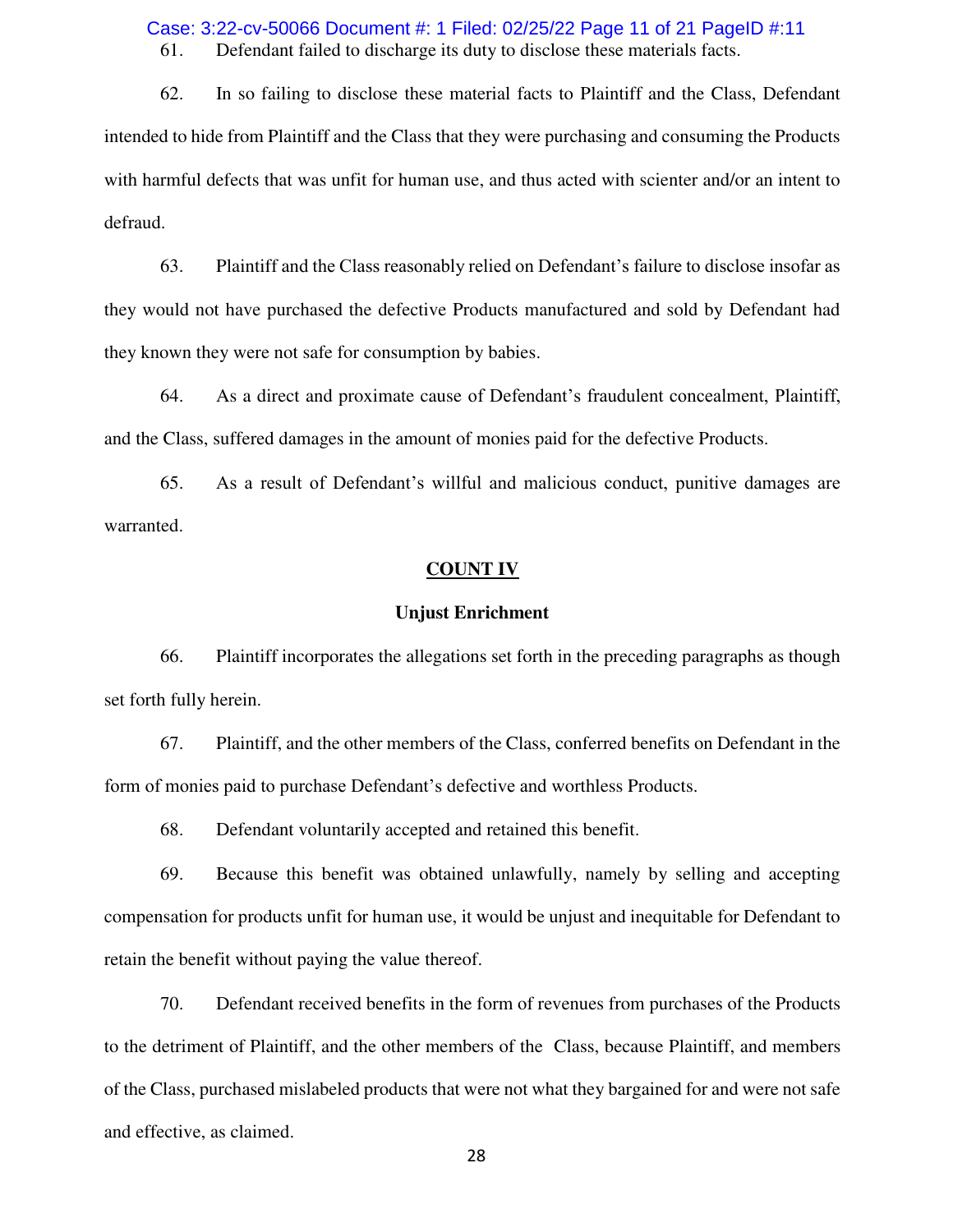Case: 3:22-cv-50066 Document #: 1 Filed: 02/25/22 Page 12 of 21 PageID #:12

71. Defendant has been unjustly enriched in retaining the revenues derived from the

purchases of the Products by Plaintiff and the other members of the Class. Retention of those monies under these circumstances is unjust and inequitable because Defendant's labeling of the Products was misleading to consumers, which caused injuries to Plaintiff, and members of the Nationwide Class, because they would have not purchased the Products had they known the true facts.

72. Because Defendant's retention of the non-gratuitous benefits conferred on them by Plaintiff and members of the Class is unjust and inequitable, Defendant must pay restitution to Plaintiff and members of the Class for its unjust enrichment, as ordered by the Court.

#### **COUNT V**

#### **Breach of the Implied Warranty of Merchantability**

73. Plaintiff incorporates by reference all preceding allegations as though fully set forth herein.

74. Plaintiff brings this claim against Defendant, on behalf of herself and the other members of the Class.

75. Defendants are merchants engaging in the sale of goods to Plaintiff and the Class.

76. There was a sale of goods from Defendants to Plaintiff and the Class.

77. As the developer, manufacturer, marketer, distributor, and/or seller of the defective Products Defendants impliedly warranted to Plaintiff and the Class that its Products were fit for their intended purpose in that they would be safe for Plaintiff and the Classes to use as baby food.

78. Contrary to these representations and warranties, the Products were not fit for their ordinary use, and did not conform to Defendants' affirmations of fact and promises as use of the Products was accompanied by the risk of adverse health effects that do not conform to the packaging.

79. Defendants breached the implied warranty in the contract for the sale of the Products by knowingly selling to Plaintiff and the Classes a product that Defendants knew would expose Plaintiff and the Class to significant health risks, thus meaning Defendants knew that the Products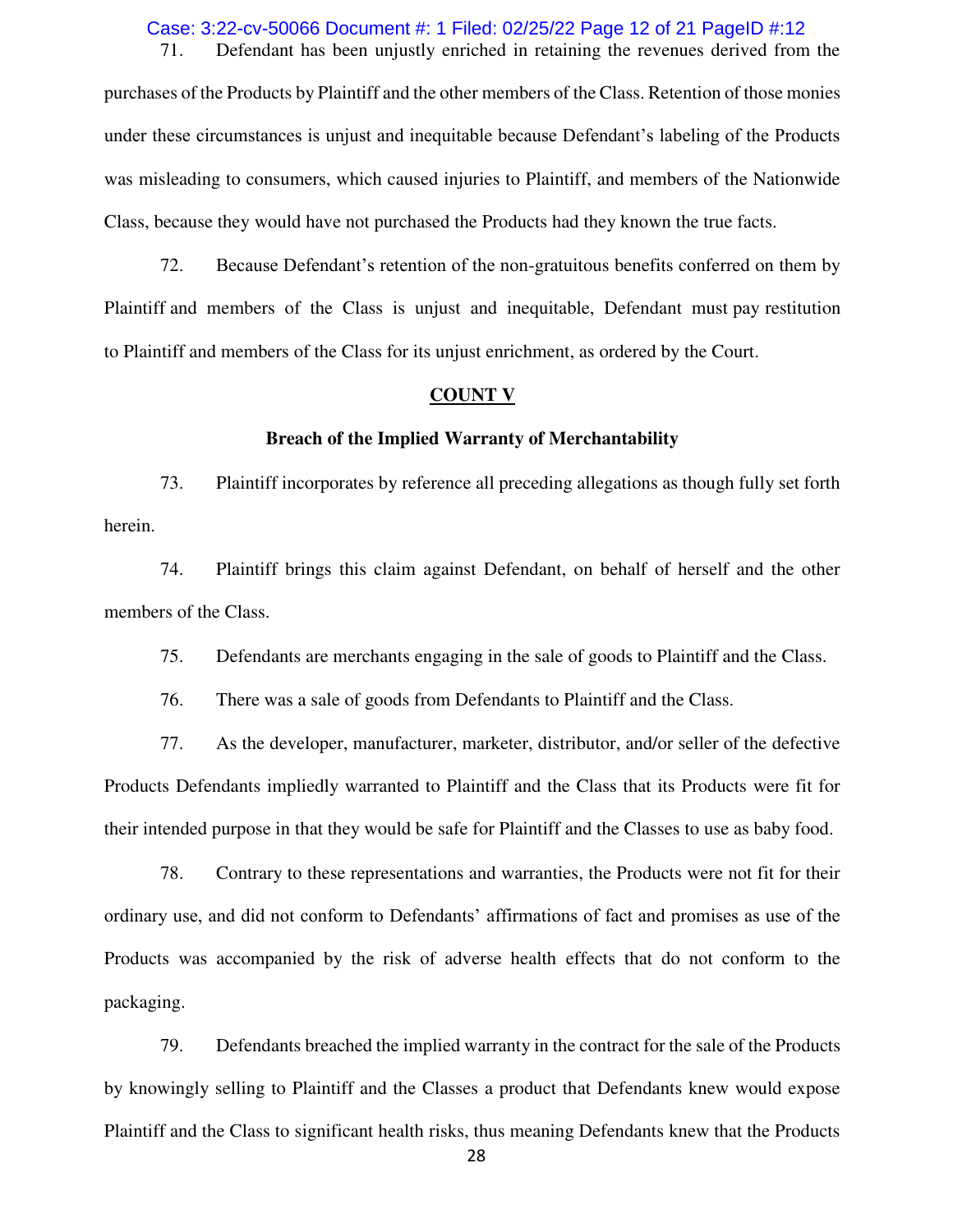were not fit for their intended purpose. Case: 3:22-cv-50066 Document #: 1 Filed: 02/25/22 Page 13 of 21 PageID #:13

80. Defendants were on notice of this breach, as they were made aware of the adverse health effects accompanying use of their Products.

81. Plaintiff and the Classes did not receive the goods as bargained for because the goods they received were not merchantable as they did not conform to the ordinary standards for goods of the same average grade, quality, and value.

82. Plaintiff and members of the Classes are the intended beneficiaries of Defendant's implied warranties.

83. The Products were not altered by Plaintiff or the members of the Class.

84. Plaintiff and members of the Class used the Products in the ordinary manner in which such devices were intended to be used.

85. The Products were defective when they left the exclusive control of Defendant.

86. The Products were defectively designed and/or manufactured and unfit for their intended purpose, and Plaintiff and members of the Class did not receive the goods that they bargained for.

87. Plaintiff and members of the Class purchased the Products that contained the Defect, which was undiscoverable by them at the time of purchase and at any time during the class period.

88. As a result of the defect in the Products, Plaintiff and members of the Classes have suffered damages including, but not limited to, the cost of the defective device, loss of use of the device and other related damage.

89. Defendants breached the implied warranty of merchantability to the Plaintiff and Class members.

90. Thus, Defendants' attempt to limit or disclaim the implied warranties in a manner that would exclude coverage of the Defect is unenforceable and void.

91. Plaintiff and Class members have been damaged by Defendants' breach of the implied warranties.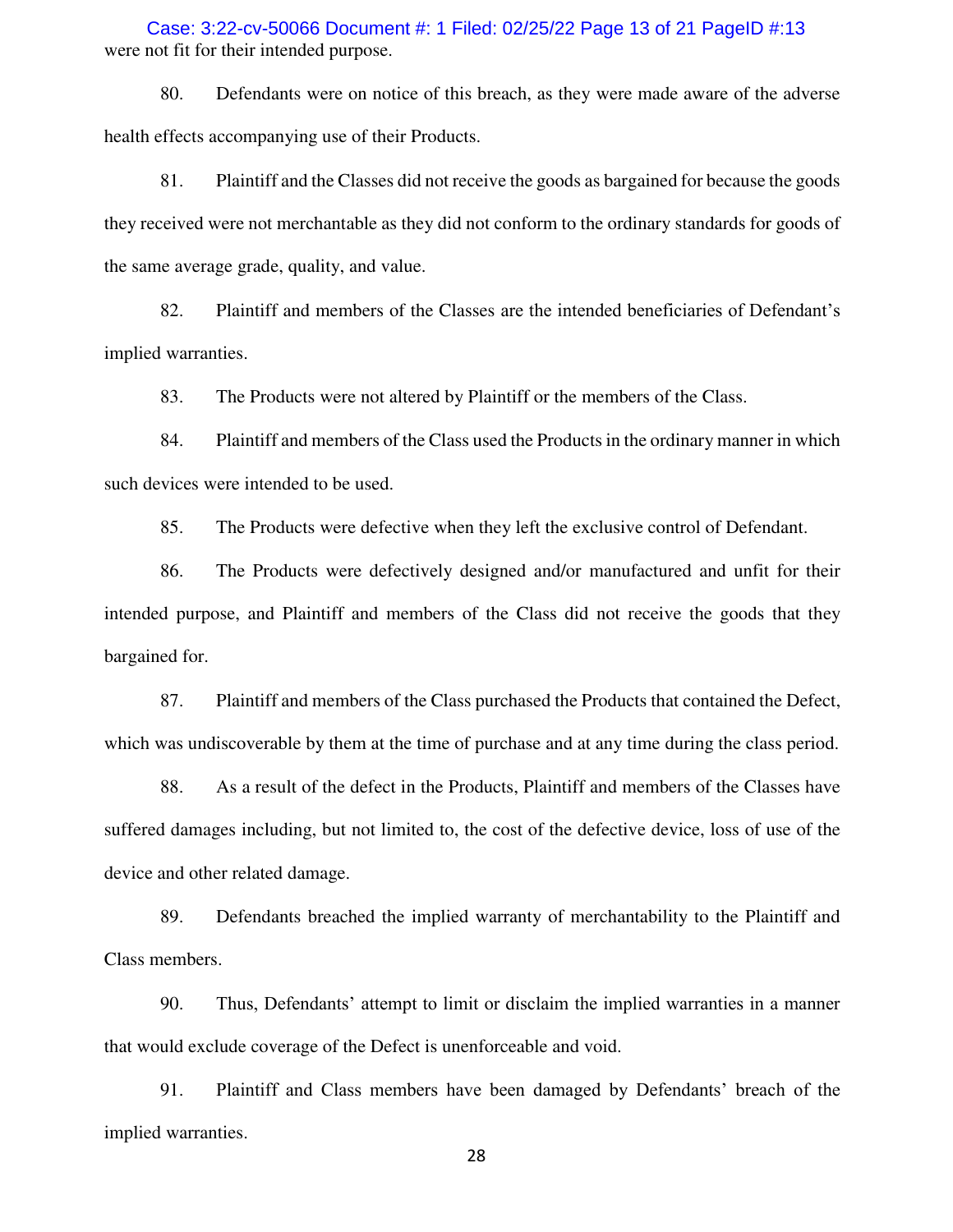92. Plaintiff and Class members have suffered damages in an amount to be determined Case: 3:22-cv-50066 Document #: 1 Filed: 02/25/22 Page 14 of 21 PageID #:14

at trial and are entitled to any incidental, consequential, and other damages and other legal and equitable relief, as well as costs and attorneys' fees, available under law.

## **COUNT VI**

## **Strict Liability – Failure to Warn**

93. Plaintiff incorporates by reference all preceding allegations as though fully set forth herein.

94. Defendants had a duty to warn Plaintiff and the Class members regarding the Defect and the true risks associated with the Products.

95. Defendants were in a superior position to know of the Defect, yet, as outlined above, chose to do nothing when the defect became known to them.

96. Defendants failed to provide adequate warnings regarding the risks of the Products after knowledge of the Defect was known only to them.

97. Defendants had information regarding the true risks but failed to warn Plaintiff and members of the Classes to strengthen their warnings.

98. Despite their knowledge of the Defect and obligation to unilaterally strengthen the warnings, Defendants instead chose to actively conceal this knowledge from the public.

99. Plaintiff and members of the Classes would not have purchased, chosen, and/or paid for all or part of the Products if they knew of the Defect and the risks of purchasing the Products.

100. This Defect proximately caused Plaintiff's and Class members' damages.

101. The Plaintiff and Class members have suffered damages in an amount to be determined at trial and are entitled to any incidental, consequential, and other damages and other legal and equitable relief, as well as costs and attorneys' fees, available under law.

# **COUNT VII**

#### **Strict Liability – Design Defect**

102. Plaintiff incorporates by reference all preceding allegations as though fully set forth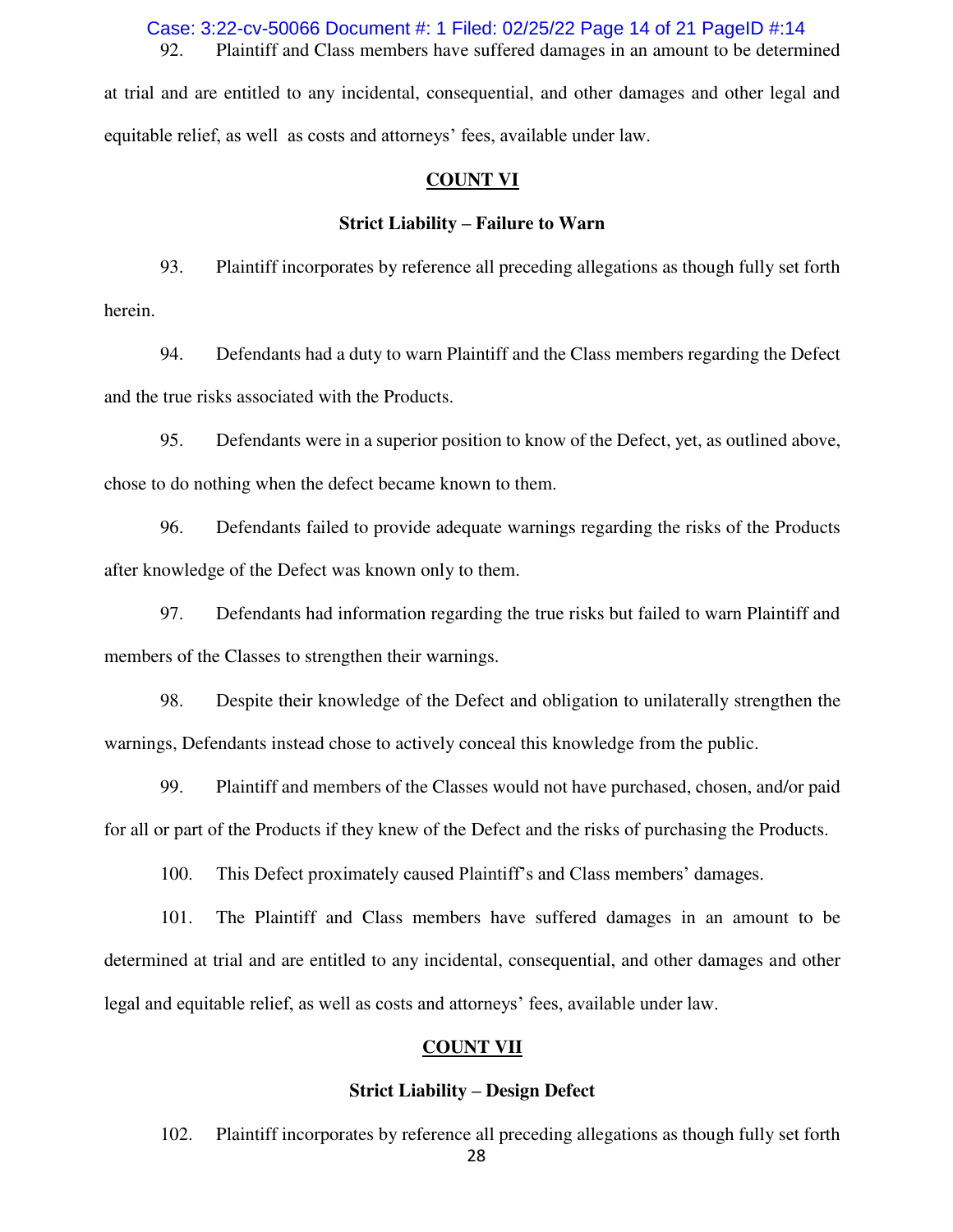herein. Case: 3:22-cv-50066 Document #: 1 Filed: 02/25/22 Page 15 of 21 PageID #:15

103. The design of the Products was defective and unreasonably dangerous.

104. Use of Defendant's Products by Plaintiff and members of the Class, caused exposure to and risk of *Cronobacter sakazakii* and *Salmonella* infections.

105. The design of the Products rendered them not reasonably fit, suitable, or safe for their intended purpose.

106. The dangers of the Products outweighed the benefits and rendered the Products unreasonably dangerous.

107. There are other Products and other similar baby formulas that do not cause *Cronobacter sakazakii* and/or *Salmonella* infections, meaning that there were other means of production available to Defendants.

108. The Products were unreasonably unsafe, and the Products should have had stronger and clearer warnings or should not have been sold in the market.

109. The Products did not perform as an ordinary consumer would expect.

110. Plaintiff and Class members have suffered damages in an amount to be determined at trial and are entitled to any incidental, consequential, and other damages and other legal and equitable relief, as well as costs and attorneys' fees, available under law.

# **COUNT VIII**

#### **Negligent Failure to Warn**

111. Plaintiff incorporates by reference all preceding allegations as though fully set forth herein.

112. Defendants owed Plaintiff and Class members a duty of care and to warn of any risks associated with the Products.

113. Defendants knew or should have known of the defect but failed to warn Plaintiff and members of the Classes.

114. Defendants' breach of duty caused Plaintiff and Class members economic damages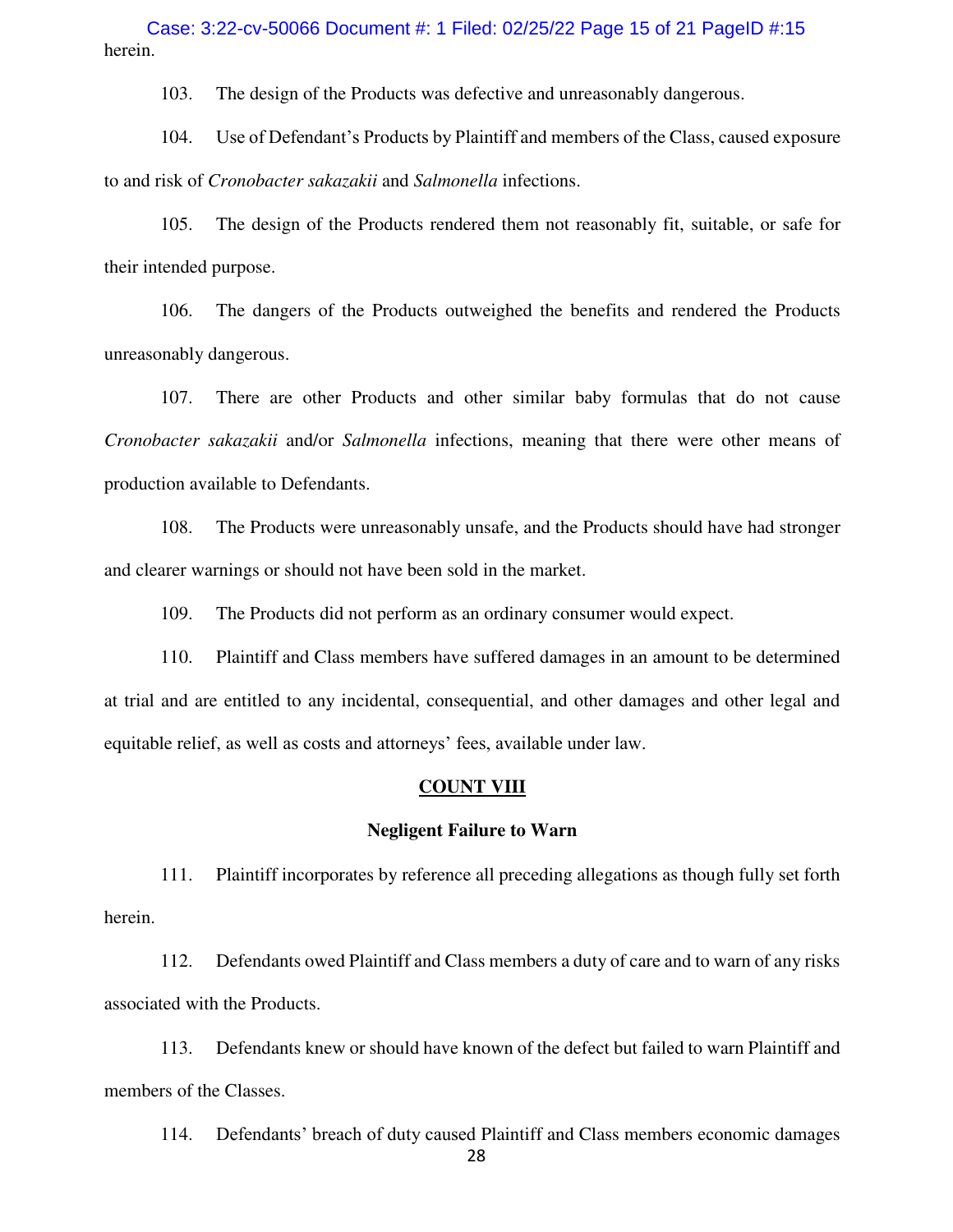and injuries. Case: 3:22-cv-50066 Document #: 1 Filed: 02/25/22 Page 16 of 21 PageID #:16

115. Plaintiff and Class members have suffered damages in an amount to be determined at trial and are entitled to any incidental, consequential, and other damages and other legal and equitable relief, as well as costs and attorneys' fees, available under law.

#### **COUNT IX**

#### **Negligent Design Defect**

116. Plaintiff incorporates by reference all preceding allegations as though fully set forth herein.

117. Defendant owed Plaintiff and the Classes a duty to design the Products in a reasonable manner.

118. The design of the Products was defective and unreasonably dangerous, causing *Cronobacter sakazakii* and *Salmonella* infections.

119. The design of the Products caused them to be not fit, suitable, or safe for their intended purpose. The dangers of the Products outweighed the benefits and rendered the products unreasonably dangerous.

120. There are other baby foods that do not cause *Cronobacter sakazakii* and *Salmonella* infections.

121. The risk/benefit profile of the Products was unreasonable, and the Products should have had stronger and clearer warnings or should not have been sold in the market.

122. The Products did not perform as an ordinary consumer would expect.

123. The Defendants' negligent design of the Products was the proximate cause of damages to the Plaintiff and the Class members.

124. Plaintiff and Class members have suffered damages in an amount to be determined at trial and are entitled to any incidental, consequential, and other damages and other legal and equitable relief, as well as costs and attorneys' fees, available under law.

#### 28 **COUNT X**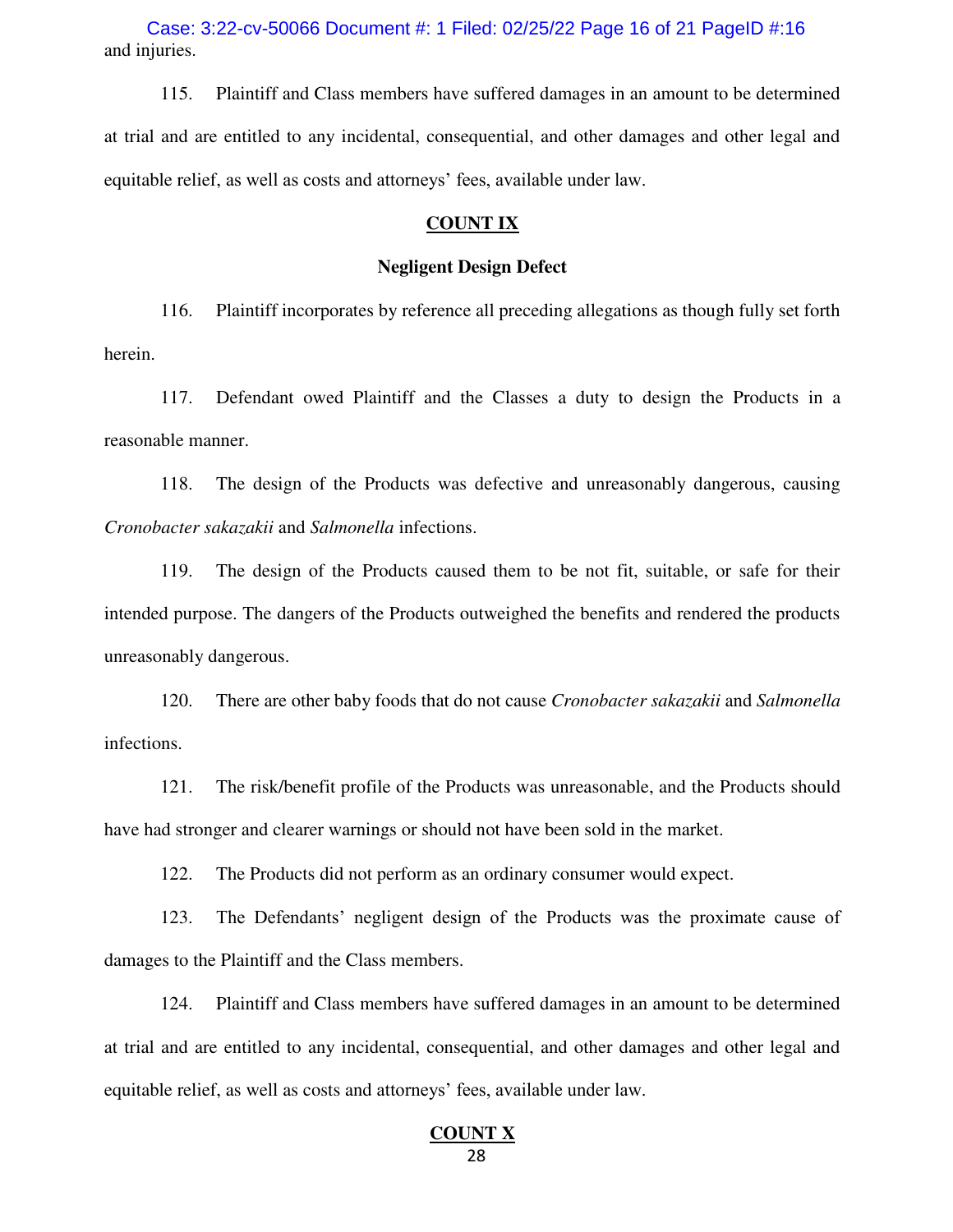# **Violation of the Magnuson-Moss Act, 15 U.S.C. § 2301**  Case: 3:22-cv-50066 Document #: 1 Filed: 02/25/22 Page 17 of 21 PageID #:17

125. Plaintiff incorporates by reference all preceding allegations as though fully set forth herein.

126. The Magnuson-Moss Act contains, in pertinent part, the following definitions:

(1)The term "consumer product" means any tangible personal property which is distributed in commerce and which is normally used for personal, family, or household purposes (including any such property intended to be attached to or installed in any real property without regard to whether it is so attached or installed)

(3)The term "consumer" means a buyer (other than for purposes of resale) of any consumer product, any person to whom such product is transferred during the duration of an implied or written warranty (or service contract) applicable to the product, and any other person who is entitled by the terms of such warranty (or service contract) or under applicable State law to enforce against the warrantor (or service contractor) the obligations of the warranty (or service contract).

(4) The term "supplier" means any person engaged in the business of making a consumer product directly or indirectly available to consumers.

(5) The term "warrantor" means any supplier or other person who gives or offers to give a written warranty or who is or may be obligated under an implied warranty.

(7) The term "implied warranty" means an implied warranty arising under State law (as modified by sections 2308 and 2304(a) of this title) in connection with the sale by a supplier of a consumer product.

15 U.S.C.A. § 2301.

- 127. Plaintiff and members of the Class are "consumers". 15 U.S.C. § 2301(3).
- 128. Defendant is a "supplier" and "warrantor." 15 U.S.C. § 2301(4) and (5).

129. The Products are consumer products. 15 U.S.C. § 2301(1).

130. This is a claim arising out of state law, per 15 U.S.C. § 2301 (7).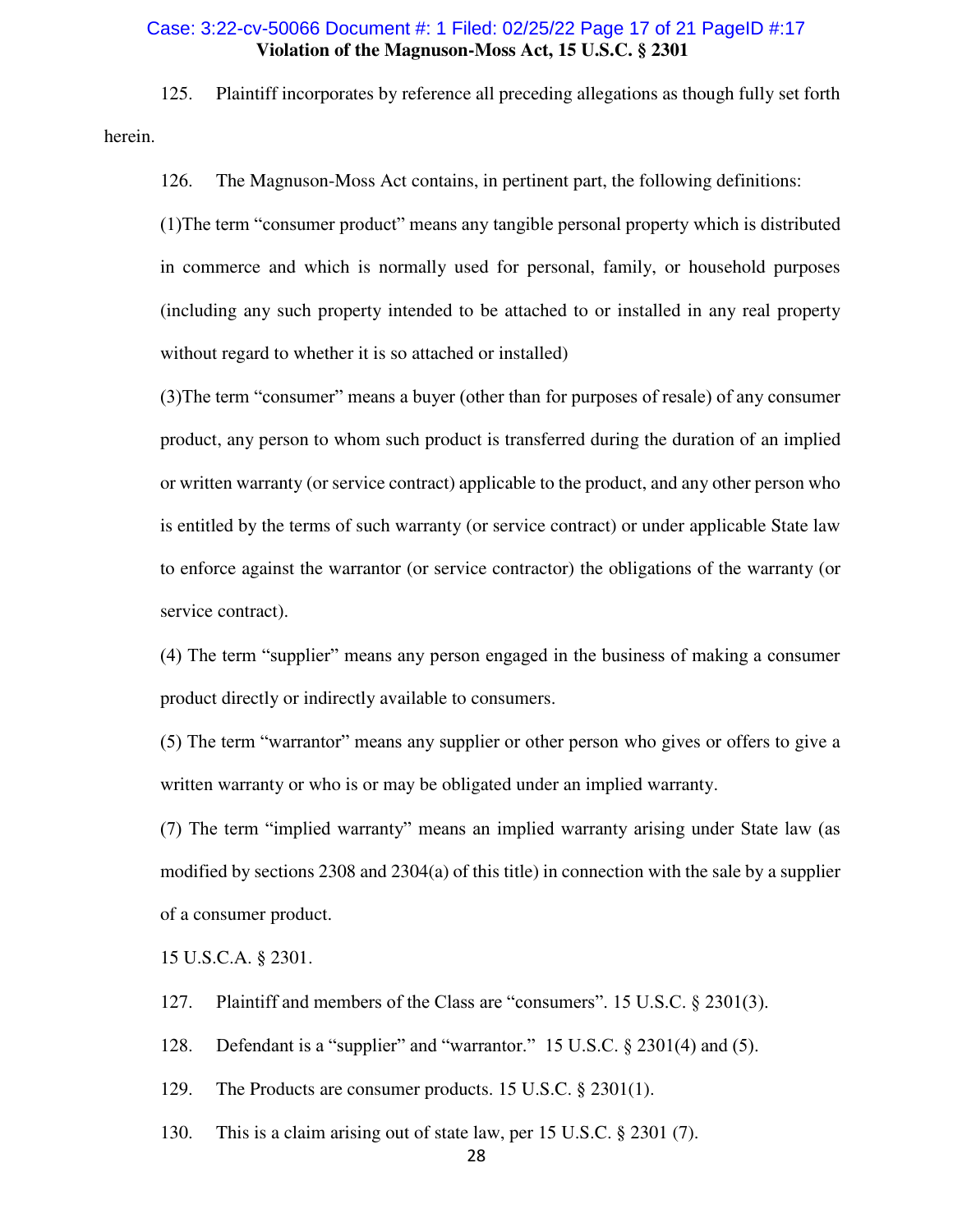# Case: 3:22-cv-50066 Document #: 1 Filed: 02/25/22 Page 18 of 21 PageID #:18

131. Defendant impliedly warranted that the Products would be free of defects at the time of delivery, and the Products carried an implied warranty of merchantability.

132. Defendant breached its warranties by offering for sale and selling the Products that were by design and construction defective and unsafe, thereby subjecting Class members who purchased the Products to damages and risks of loss and injury.

133. Defendant has breached and continues to breach its written and implied warranties of safety, thereby damaging Plaintiff and the Classes, when their Products fail to perform as represented due to an undisclosed Defect.

134. As a result of Defendant's continued breach of its warranties, Plaintiff and Class members have suffered damages.

135. Plaintiff and the Classes seek full compensatory and consequential damages allowable by law, appropriate equitable relief including injunctive relief, a declaratory judgment, a court order enjoining Defendant's wrongful acts and practices, restitution, attorney's fees and costs, and any other relief to which Plaintiff and the Classes may be entitled.

## **COUNT XI**

#### **Punitive Damages**

136. Plaintiff incorporates by reference all preceding allegations as though fully set forth herein.

137. At all relevant times, Defendant owed Plaintiff and Class members a duty to act with due care and regard for Plaintiff and Class member's rights, safety and interests, including their property and financial interests.

138. Defendant breached that duty of due care and such breaches constitute outrageous conduct and reckless disregard of the rights, safety and interests, including property and financial interests, of Plaintiff and Class members.

139. Defendant's outrageous conduct towards Plaintiff and Class members was done with malice or bad motives or reckless indifference to Plaintiff's and Class member's interests.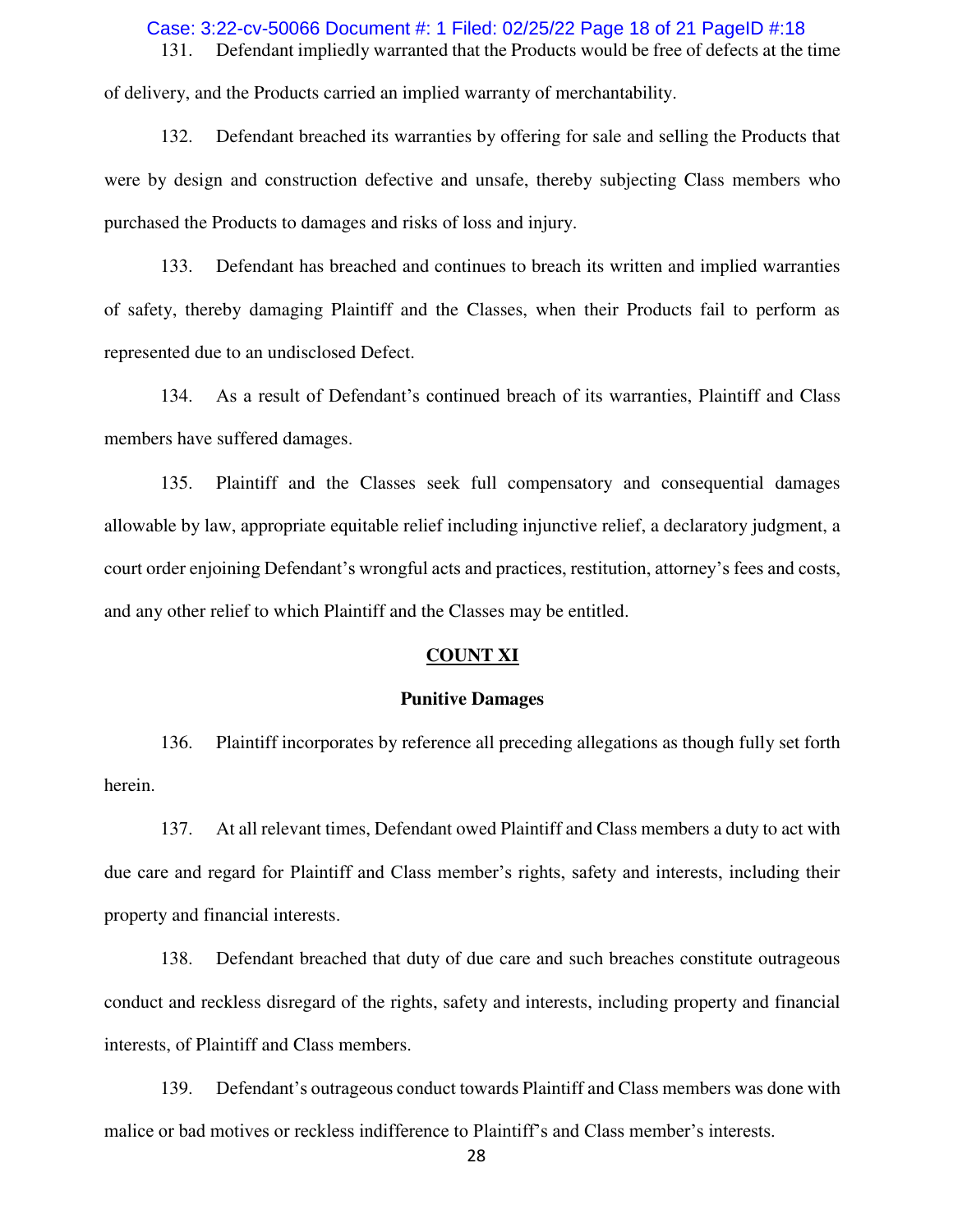140. Accordingly, Defendant is liable for punitive damages to Plaintiff and Class Case: 3:22-cv-50066 Document #: 1 Filed: 02/25/22 Page 19 of 21 PageID #:19

members, the exact amount to be proven at trial.

# **PRAYER FOR RELIEF**

WHEREFORE Plaintiffs, on behalf of themselves and the Class, respectfully requested that

the Court:

- a. Determine that this action may be maintained as a class action pursuant to Fed. R. Civ. P. 23(a) and  $(b)(1)(A)$  and  $(b)(3)$ , and direct that reasonable notice of this action, as provided by Fed. R. Civ. P.  $23(c)(2)$ , be given to the Class and declare the Plaintiffs the representatives of the Class;
- b. Enter judgment against each Defendant in favor of Plaintiffs and the Class;
- c. Award to Plaintiffs and the Class damages (and multiple damages as provided by law) in amounts to be determined at trial;
- d. Award to Plaintiffs and the Class their costs of suit, including reasonable attorneys' fees as provided by law;
- e. Grant such other further relief as is necessary to correct for effects caused by Defendant's conduct, as the Court deems just.

# **JURY DEMAND**

Pursuant to Federal Rule of Civil Procedure 38(b), Plaintiff demands a trial by jury of any and all claims in this Complaint and of any and all issues in this action so triable as of right.

[signature on next page]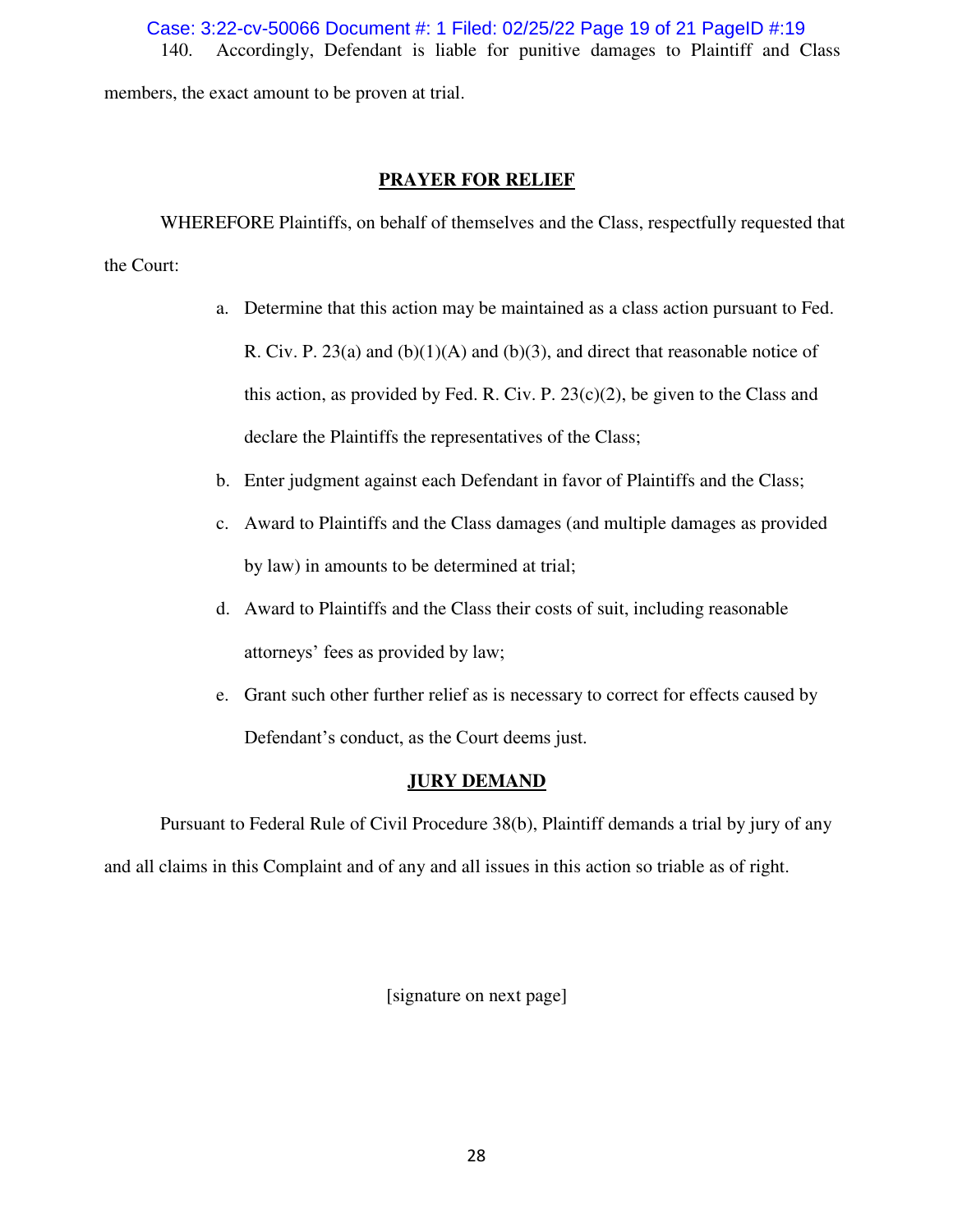Dated: this 23 day of February, 2022. Case: 3:22-cv-50066 Document #: 1 Filed: 02/25/22 Page 20 of 21 PageID #:20

Respectfully submitted,

By: */s/ Roy T. Willey, IV* 

Roy T. Willey, IV Paul Doolittle Eric M. Poulin Blake G. Abbott **ANASTOPOULO LAW FIRM, LLC**  32 Ann Street Charleston, SC 29403 (843) 614-8888 eric@akimlawfirm.com [roy@akimlawfirm.com](mailto:roy@akimlawfirm.com) pauld@akimlawfirm.com